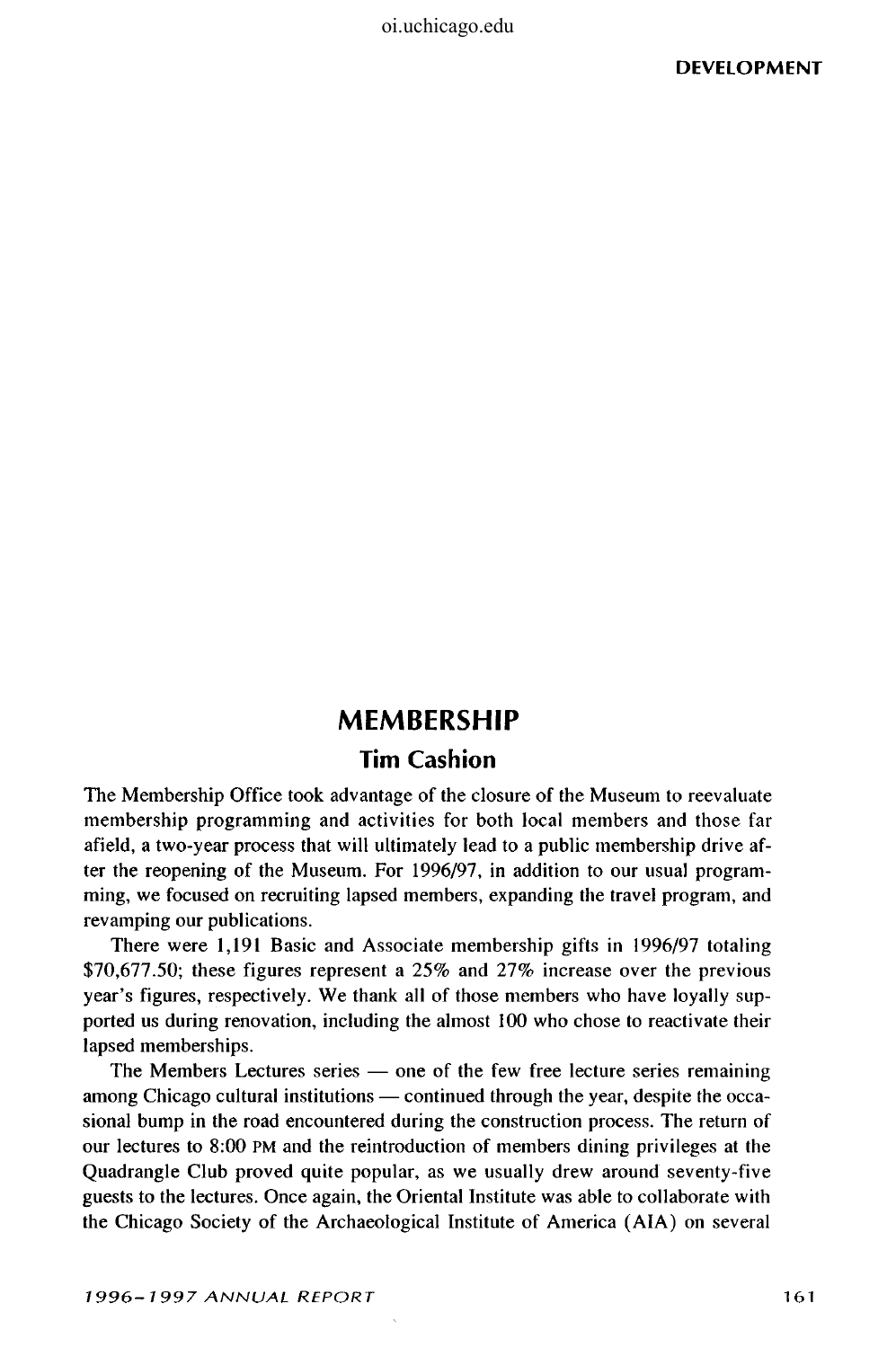## **DEVELOPMENT AND MEMBERSHIP**

lectures; our thanks to Robert Biggs, Peter Kosiba, and David Reese for their assistance. The lecture series in detail:

9 October 1996 — Robert K. Ritner, Oriental Institute: "Seven Brides for Seven Stingers: The Scorpion Wives of Horus"

30 October 1996 — Andrew M. T. Moore: "Climatic Change and the Origin of Farming"\*

2 December 1996 — Lana Troy, Uppsala University, Sweden: "Taming Hathor: Images of Power in the Ancient Egyptian Queenship"

19 February 1997 — Peter Ian Kuniholm, Cornell University: "Hard Dates and Soft Evidence: Tree-Rings and Ancient Chronology"

2 April 1997 — Richard A. Fazzini, Brooklyn Museum: "Egyptomania in American Architecture: From the Library of Congress to the Luxor Casino"

16 April 1996 — Dominic Montserrat, University of Warwick (UK): "Women and Death in Roman Egypt"

7 May 1997 — Robert Ousterhout, University of Illinois-Urbana/Champaign: "In the Footsteps of Gertrude Bell: Rediscovering Cappadocia"

\* Co-sponsored by the AIA

The James Henry Breasted Society met twice this year. Our now-traditional October dinner, held in the Director's Study, was held before Professor Ritner's lecture on 9 October. On 2 April members of the Society and the Visiting Committee were joined by Richard Fazzini and his wife Mary before his lecture on Egyptian influence in American architecture.

The year was highlighted by *Romancing the Past,* a gala benefit held at the Drake Hotel on 19 May 1997, with a keynote address by Breasted Society member and author Barbara Mertz. Jill Carlotta Maher, also a Breasted Society member and a loyal supporter of many Institute activities, was honored as the first recipient of the James Henry Breasted Medallion. The dinner, attended by 353 people and generating \$100,000 in net income for the Legacy Campaign, featured a silent auction and dancing. The music of Stanley Paul proved as compelling as the auction items, as someone pulled away from the dance floor long enough to bid \$10,000 for a role as a minor character in the next Amelia Peabody mystery by Elizabeth Peters (aka Barbara Mertz. We look forward to the challenge of trying to match this unforgettable evening.

The Travel Program offered two departures during the year. Associate Curator Emily Teeter, who always gives willingly of her time and expertise, took a small group of members to New York in January for the Amarna exhibit at the Metropolitan Museum of Art. In March, Research Associate (Associate Professor) Donald Whitcomb led a study tour through northern Egypt and Jordan, including his own site at Aqaba. Most of the year was devoted to a restructuring of the Travel Program, as we strive to develop a package of services that use the Institute's resources and serve the needs of members. In addition to offering Institute-only departures to North American museums and popular destinations like Egypt, the Travel Program will also sponsor study tours — still led by Oriental Institute faculty or staff —